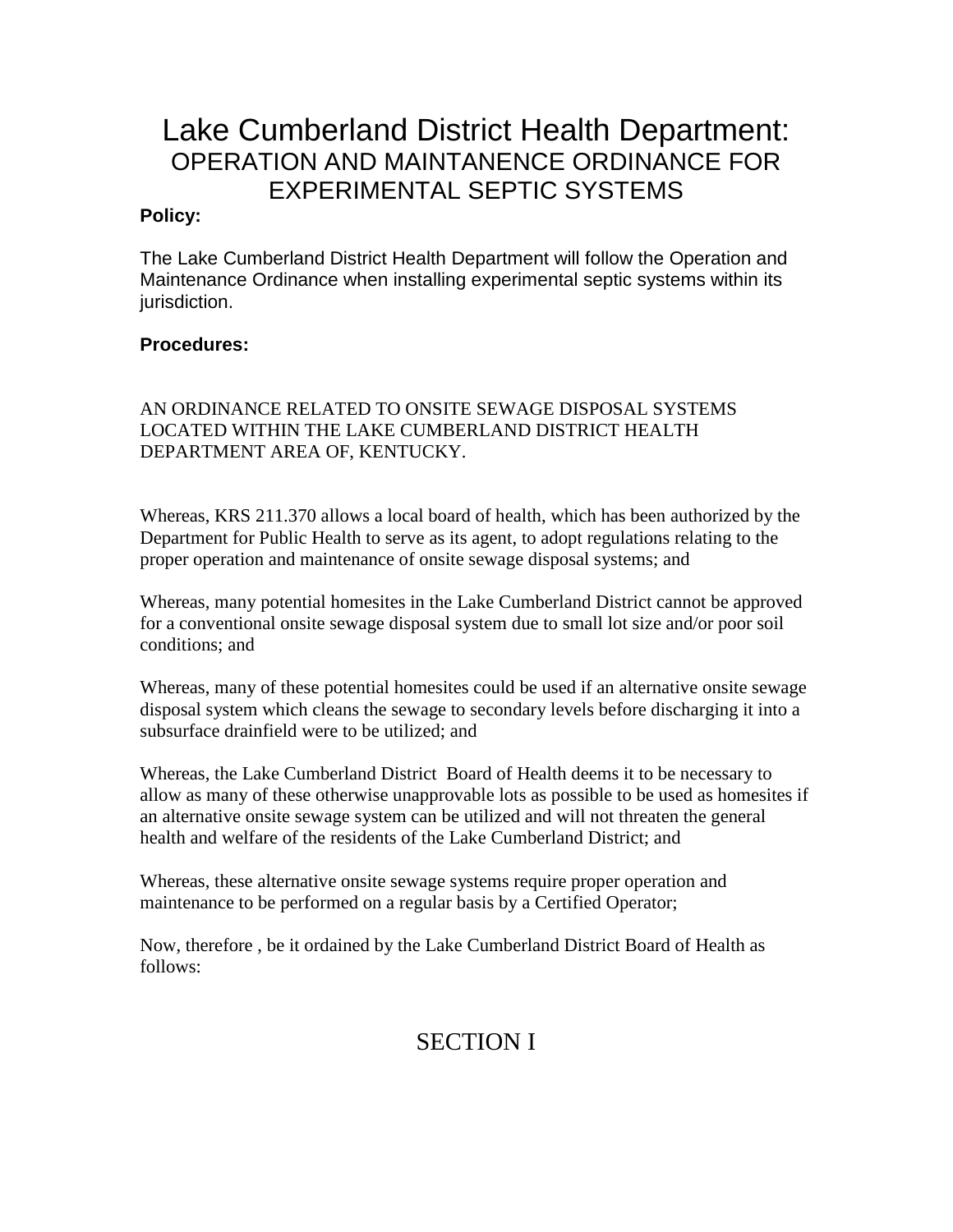## *Definitions*

- 1. Alternative Onsite Sewage System- An onsite sewage system other than a conventional system which treats sewage to a secondary level before discharging to the subsurface soil absorption portion of the system ( lateral field) for further treatment.
- 2. Authorized Representative- A person that is employed by a manufacturer or under contract to provide technical information for the manufacturer of a particular alternative onsite sewage system.
- 3. Conventional Onsite Sewage System- A sewage system consisting of a pretreatment unit(s), distribution box(es), and lateral piping within rock filled trenches or beds.
- 4. Certified Operator- A person that has received manufacturer(s) training and approval to properly operate, maintain, and repair specific alternative system(s), and holds valid Installer Certification or other certifications issued by the Cabinet for Health Services, Department for Public Health.
- 5. Lateral Field- The area in which the subsurface soil absorption system is installed.
- 6. Maintenance- The routine servicing of components and equipment, including replacement of expendable filters or treatment media, required to keep an alternative system working properly.
- 7. Maintenance Contract- A written contract between the system owner and the manufacturer or Certified Operator detailing the maintenance services and operational requirements necessary to keep an alternative system working properly, and the responsibilities of all parties.
- 8. Operation- The general or daily procedures necessary, including monitoring of water usage and materials entering the wastewater, to keep an alternative system working properly.
- 9. Secondary Treatment Level- Less than 30mg/l BOD ( 5-day Biochemical Oxygen Demand) and TSS (Total Suspended Solids).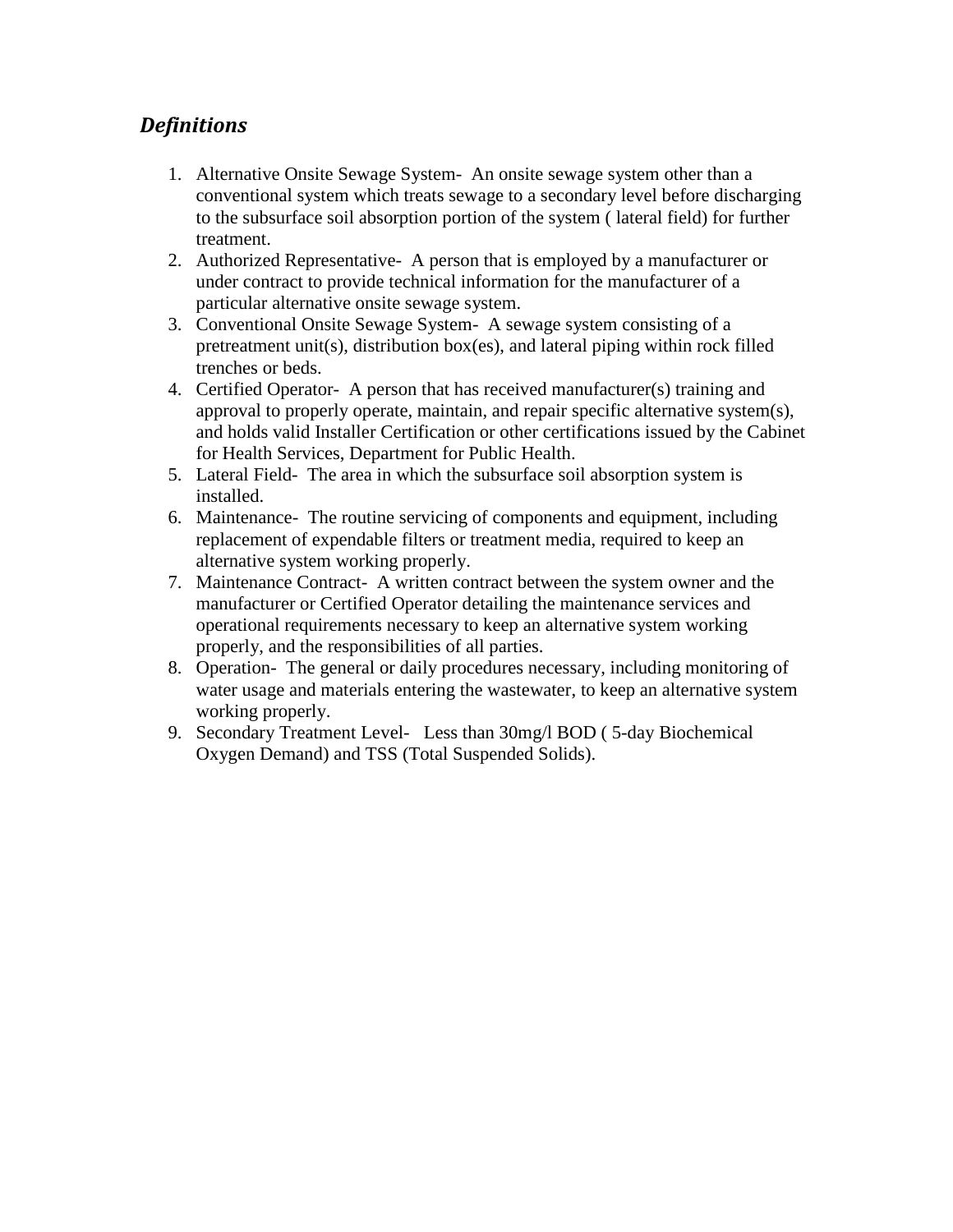## **SECTION II**

Any onsite sewage system requiring a permanent operation and maintenance contract as a condition of approval may only be operated and maintained by a Certified Operator, acting as an authorized representative of the manufacturer, who has been properly trained to operate and maintain the particular type of system being used.

### **SECTION III**

#### TRAINING REQUIREMENTS FOR CERTIFIED OPERATORS, CERTIFIED INSPECTORS, AND CERTIFIED INSTALLERS

- 1. Any person wishing to become a Certified Operator of these alternative systems; or a Certified Inspector wishing to utilize these alternative systems; or a Certified Installer wishing to install these alternative systems, shall be trained and certified by the manufacturer of the particular alternative system and shall maintain the certification as per the manufacturer's requirements.
- 2. The training material and courses provided by the manufacturer shall be approved by the Department for Public Health.
- 3. Training shall include an instructional manual for each person provided by the approved manufacturer that covers all aspects of the system. Such information shall include but not be limited to the following:
	- A. How the system works
	- B. Sizing and design
	- C. Construction and installation procedures
	- D. Inspection procedures
	- E. Operation and maintenance requirements for the particular kind of system, including trouble-shooting procedures
	- F. Schematics of all system components
	- G. Schematics of typical system layout showing all components
	- H. Warranty information

#### *SECTION IV*

During the first two installations in the Lake Cumberland District, the manufacturer or designated representative must be present during installation with the trained Certified Installer and Certified Inspector.

## **SECTION V**

#### OPERATION AND MAINTENANCE REQUIREMENTS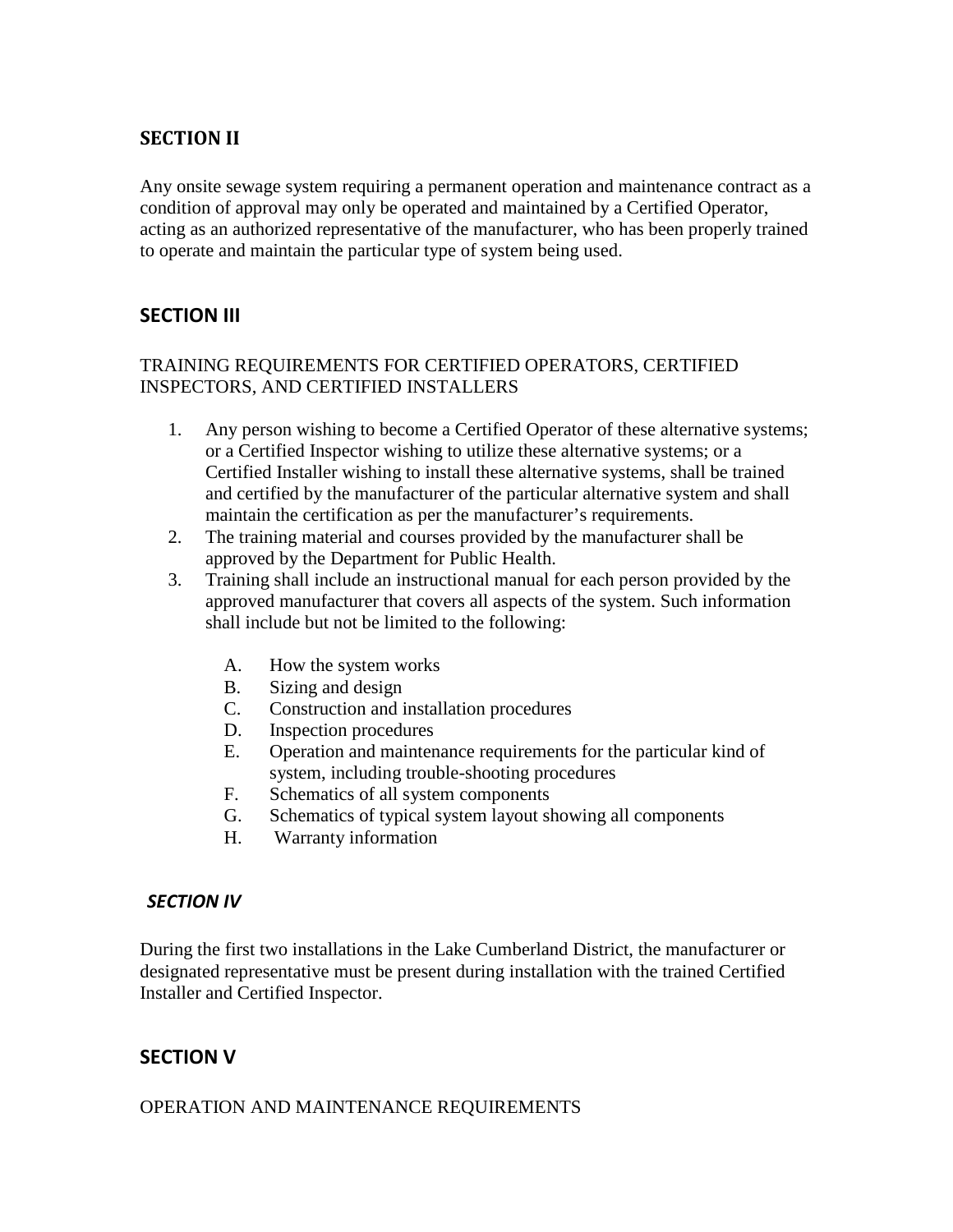Each alternative system shall be operated and maintained in accordance with the manufacturer's requirements.

The manufacturer or a Certified Operator acting as agent, shall, at a minimum, perform semi-annual (every six months) field service/inspections on the system. If a more frequent service/inspection interval is a requirement for proper operation of a particular system, that service/inspection interval shall be performed . Each service/inspection report shall include the following minimum information:

- A. Owner's name, address and location of the system.
- B. Description of any malfunctions observed and corrective actions taken.
- C. A checklist showing that each component of the system was checked and found to be functioning properly.
- D. Any other relevant information needed for the particular type of system.

Reports shall be submitted to the Department for Public Health, the owner of the system, and the Lake Cumberland District Health Department on a semi-annual basis and shall be provided by the  $15<sup>th</sup>$  of the month following the month of the service/inspection. In the event of a major malfunction which results in sewage backup into the structure served by the system, or surfacing of sewage/effluent, it shall be the responsibility of the owner of the system to contact the Lake Cumberland District Health Department and the Certified Operator. Contact shall be made no later than twenty-four (24) hours after the malfunction, and the owner shall reduce or cease wastewater flow as needed to prevent further damage until repairs are made.

## **SECTION VI**

#### OPERATION AND MAINTENANCE CONTRACTS

- 1. The manufacturer shall provide a two (2) year limited warranty to the owner from the date of installation covering all parts and materials excluding the lateral field components (unless the lateral field components are part of the overall system package).
- 2. The manufacturer or authorized representative shall provide an initial service policy to the owner for two years from the date of installation which shall be included in the original purchase price. The initial service policy shall consist of the following minimum requirements:
	- A. Semi-annual (every six months) field inspections to include adjustment and servicing of mechanical, electrical, and other applicable components to insure proper functioning of the system.
	- B. If a malfunction is observed which cannot be corrected at the time of the service inspection, the owner, Department for Public Health, and the Lake Cumberland District Health Department shall be notified immediately in writing of the condition and of the estimated date of correction. If the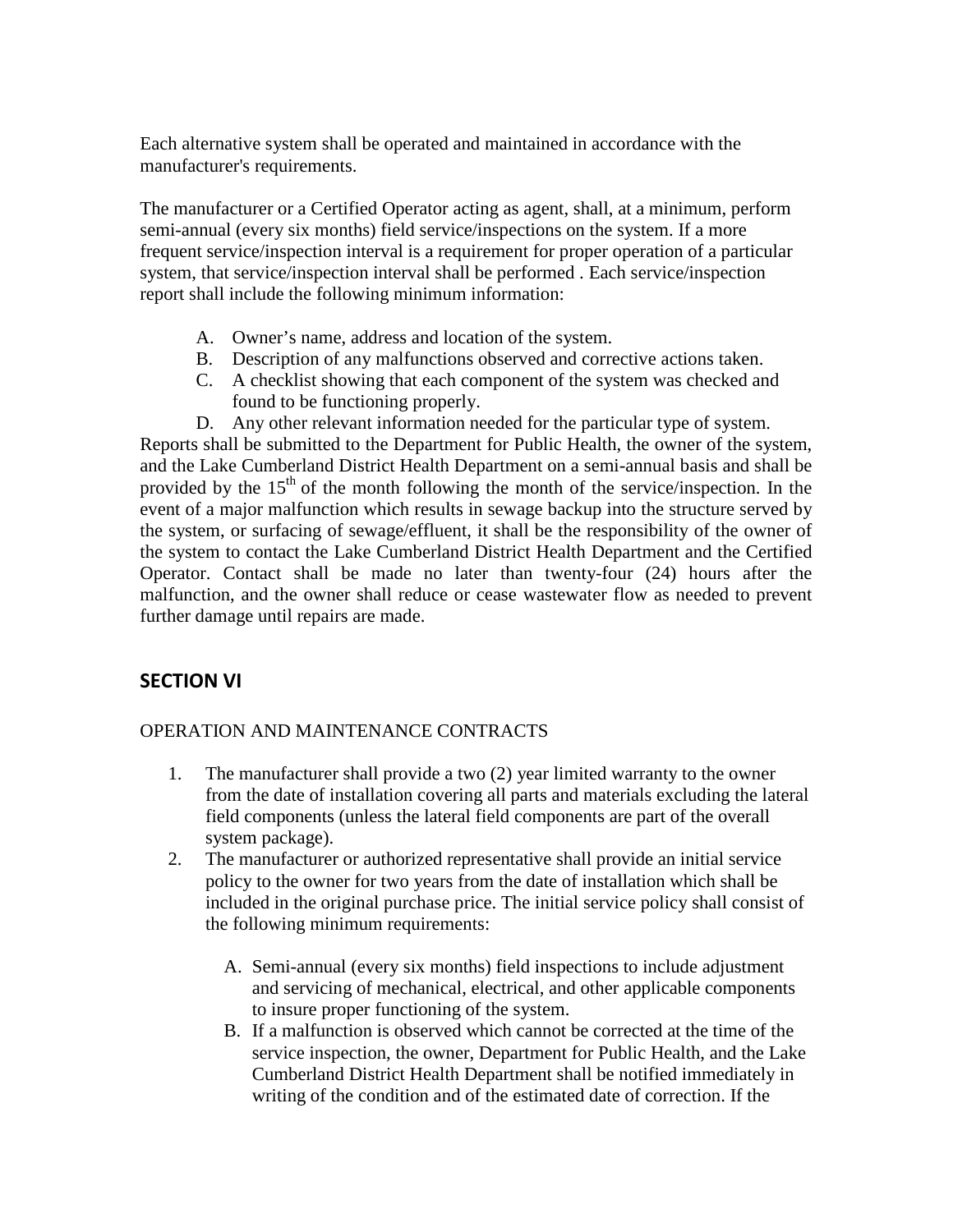malfunction has the potential to create an immediate health hazard from sewage backup or surfacing, the owner shall be told before leaving the property. If the owner or other responsible person is unavailable, a warning notice shall be posted in a conspicuous location, with a contact telephone number included. The Department for Public Health and the Lake Cumberland District Health Department shall also be notified within twenty-four (24) hours.

- 3. After the initial two (2) year service policy as provided by the manufacturer has expired, it shall be the owner's responsibility to maintain an on-going service contract with the manufacturer or a Certified Operator that meets the requirements of SECTION V and VI (2.A. and B.). Proof of the contract shall be provided to the Department for Public Health and the Lake Cumberland District Health Department within five (5) business days after the change.
- 4. The system owner may become certified to operate and maintain his/her own system providing that they are trained and certified by the manufacturer. Proof of the certification must be submitted to the Department for Public Health and to the Lake Cumberland District Health Department.
- 5. The system shall be maintained and operated in accordance with manufacturer's requirements and this regulation.

## **SECTION VII**

#### PERMITS AND INSPECTIONS

Plans for the first three (3) systems of a specific type installed in the Lake Cumberland District shall be submitted to the Department for Public Health for review and approval before a permit is issued. After the first three (3) systems have been permitted and given a final installation approval, the Lake Cumberland District Health Department may issue permits under it's own review and approval. However, a copy of the completed file for each locally approved system shall be sent to the Department for Public Health within five (5) business days following the final inspection.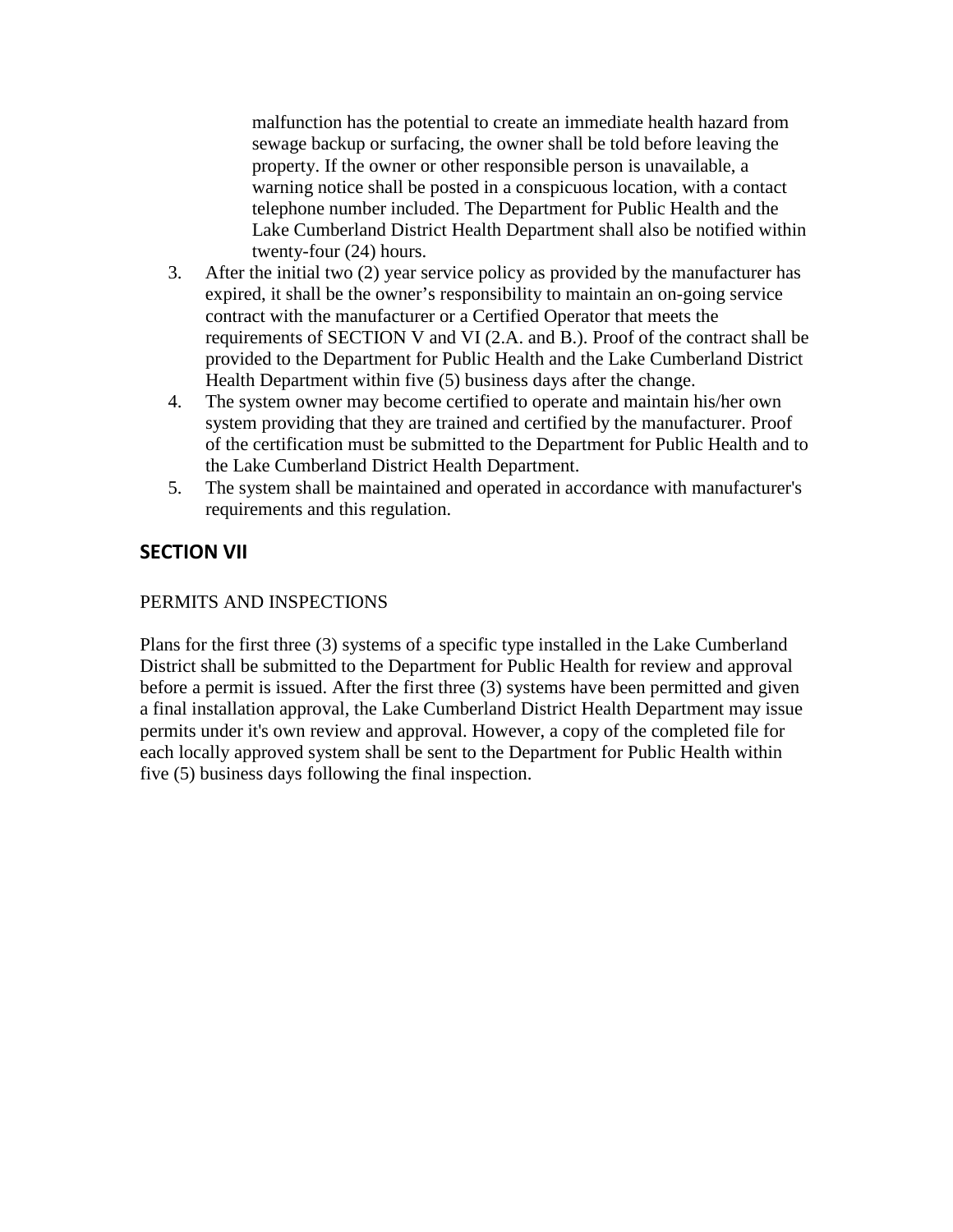The Lake Cumberland District Health Department shall inspect the entire system as to design and components along with an authorized manufacturer's representative. If the system is acceptable, a final approval shall be issued. Prior to the issuing of a permit, the prospective owner must complete an owner's experimental system affidavit and a deeds and covenants attachment approved by the Department for Public Health. The deeds and covenants attachments must be attached to the property deed before final approval is granted in order to inform future owners of the system type and of the operation and maintenance requirements.

### **SECTION VIII**

Any person who violates any provision of this ordinance shall be fined not less than \$10.00 nor more than \$100.00 for each offense. Each day of violation shall be considered a separate offense.

### **SECTION IX**

All ordinances, resolutions, orders, or portions thereof in conflict with the provisions hereof are hereby repealed to the extent of said conflict.

## **SECTION X**

This ordinance shall become effective upon passage and publication.

#### GIVEN FIRST READING AND ORDERED PUBLISHED BY THE LAKE CUMBERLAND DISTRICT BOARD OF HEALTH ON THIS THE \_27th\_ DAY OF NOVEMBER 2007.

APPROVED BY THE LAKE CUMBERLAND DISTRICT BOARD OF HEALTH AND ORDERED RECORDED ON THIS 19th DAY OF FEBRUARY 2008.

THE LAKE CUMBERLAND DISTRICT BOARD OF HEALTH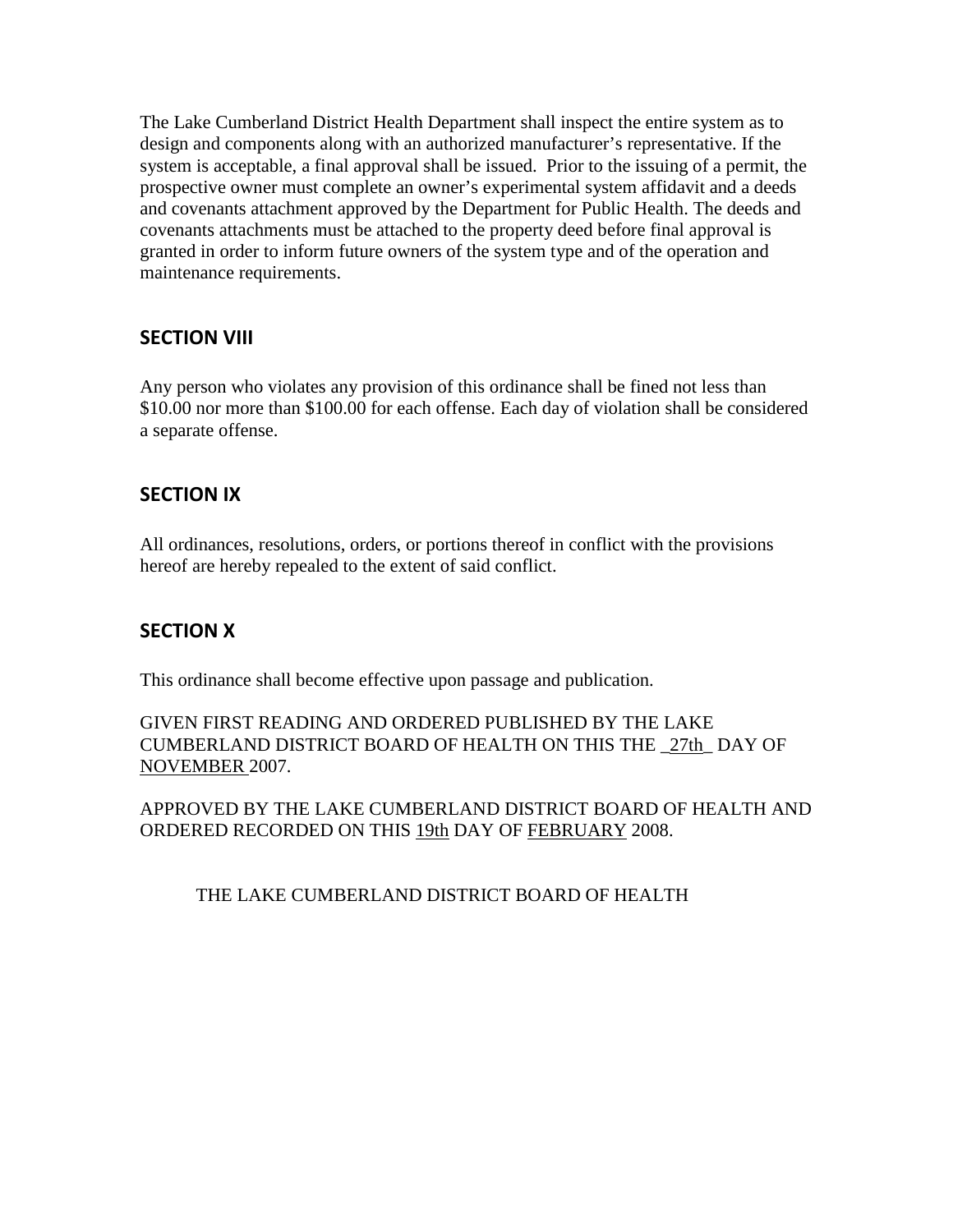#### **DECLARATION OF COVENANTS, CONDITIONS, AND RESTRICTIONS**

#### **THIS DECLARATION OF COVENANT, CONDITIONS, AND RESTRICTIONS, IS MADE THIS \_\_\_\_\_\_ DAY OF \_\_\_\_\_\_\_\_\_\_\_\_\_ 2008, BY \_\_\_\_\_\_\_\_\_\_\_\_\_\_\_\_\_\_\_\_\_\_\_\_\_\_\_\_\_\_\_\_\_\_ LOCATED AT**

**\_\_\_\_\_\_\_\_\_\_\_\_\_\_\_\_\_\_\_\_\_\_\_\_\_\_\_\_\_\_\_\_\_\_\_\_\_\_\_\_\_\_\_\_\_\_\_\_\_\_\_\_\_\_\_\_\_\_\_\_\_\_\_\_\_\_\_\_\_\_\_\_**

HEREINAFTER REFERRED TO AS "GRANTOR".

**\_\_\_\_\_\_\_\_\_\_\_\_\_\_\_\_\_\_\_\_\_\_\_\_\_\_\_\_**

WHEREAS, GRANTOR IS THE OWNER OF CERTAIN REAL ESTATE LOCATED AT \_\_\_\_\_\_\_\_\_\_\_\_

A RESIDENTIAL OR COMMERCIAL PROPERTY ON WHICH IS LOCATED A/AN \_\_\_\_\_\_\_\_\_\_\_\_\_\_\_\_\_\_\_\_\_\_\_\_\_\_\_\_\_\_\_\_\_\_\_\_\_\_\_\_\_\_\_\_\_\_\_\_\_\_ON-SITE SEWAGE

\_\_\_\_\_\_\_\_\_\_\_\_\_\_\_\_\_\_\_\_\_\_\_\_\_\_\_\_\_\_\_\_\_\_\_\_\_\_\_\_\_\_\_\_\_\_\_\_\_\_\_\_\_\_\_\_\_\_\_\_\_\_\_\_\_\_\_\_\_\_\_\_

DISPOSAL SYSTEM.

\_\_\_\_\_\_\_\_\_\_\_\_\_\_

\_\_\_\_\_\_\_\_\_\_\_\_\_\_

THEREFORE IN CONSIDERATION OF THE PREMISES, THE GRANTOR SUBJECTS ALL OF THE REAL PROPERTY DESCRIBED TO THE FOLLOWING COVENANTS, CONDITIONS, AND RESTRICTIONS: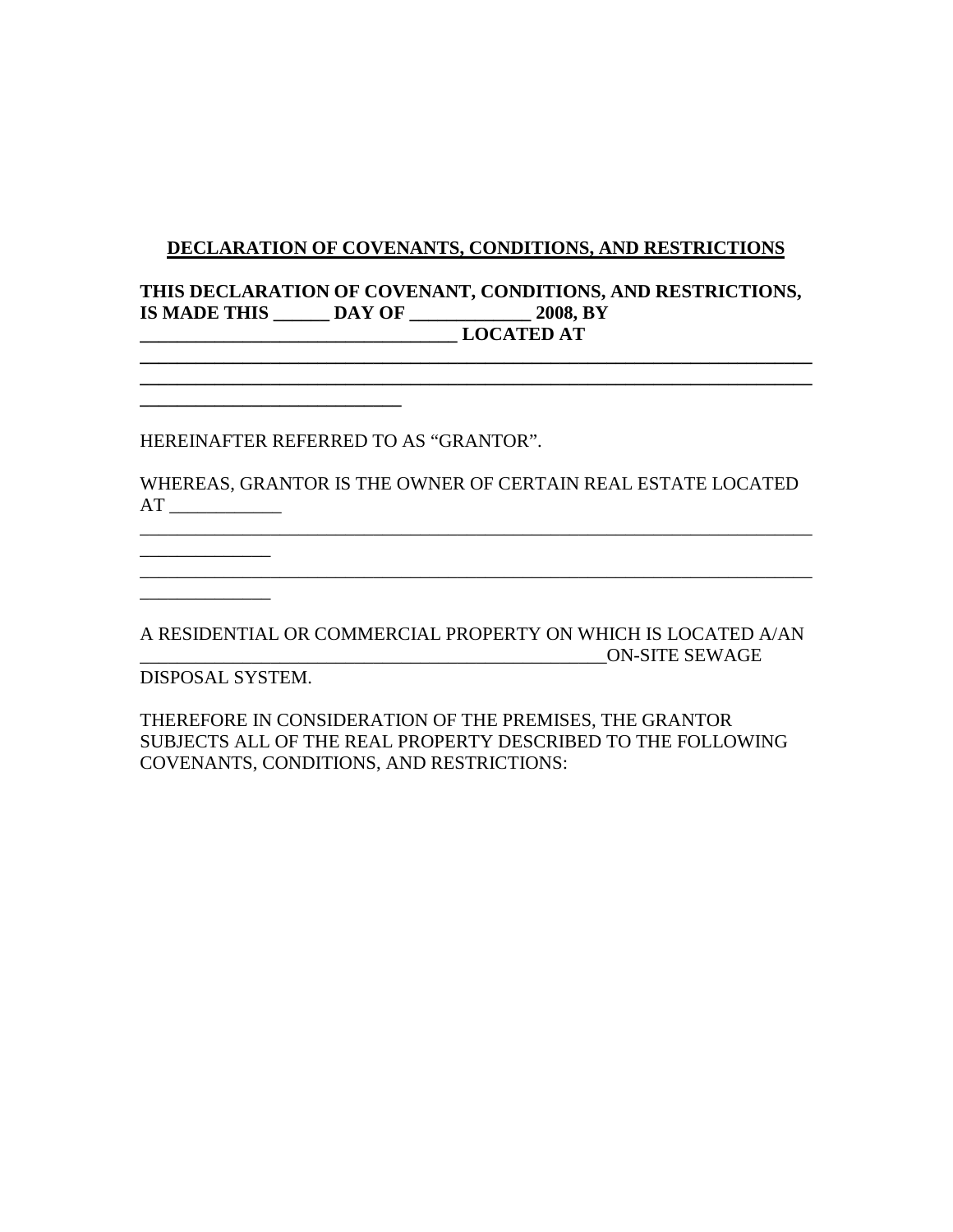A. SAID PROPERTY UTILIZES A/AN

ON-SITE SEWAGE DISPOSAL SYSTEM.

\_\_\_\_\_\_\_\_\_\_\_\_\_\_\_\_\_\_\_\_\_\_\_\_\_\_\_\_\_\_\_\_\_\_\_\_\_\_\_\_

- B. AS A CONDITION TO THE INSTALLATION AND CONTINUED USE OF THE SYSTEM, GRANTOR AGREES TO EXECUTE AND KEEP IN FORCE AT ALL TIMES, A WRITTEN CONTRACT, FOR THE OPERATION AND MAINTENANCE OF THE ONSITE WASTEWATER DISPOSAL SYSTEM FOR SAID PROPERTY.
- C. GRANTOR ASSUMES RESPONSIBILITY FOR ANY AND ALL COST ASSOCIATED WITH THE \_\_\_\_\_\_\_\_\_\_\_\_\_\_\_\_\_\_\_\_\_\_\_\_\_ ON-SITE SYSTEM.
- D. ALL OF THE PROVISIONS OF THIS DECLARATION SHALL BE DEEMED TO BE COVENANTS RUNNING WITH LAND AND SHALL BE BINDING ON AND INURE TO THE BENEFIT OF THE OWNERS OF THE PROPERTY DESCRIBED HEREIN, THEIR HEIRS, SUCCESSORS, AND ASSIGNS, AND ALL PARTIES CLAIMING BY, THROUGH OR UNDER THESE SHALL BE TAKEN TO HOLD, AGREE, AND COVENANT, WITH SUCH OWNERS, THEIR SUCCESSORS, IN TITLE, AND WITH EACH OTHER, TO CONFORM TO AND OBSERVE ALL OF THE TERMS AND CONDITIONS IN THIS DECLARATION.
- E. THE LAKE CUMBERLAND DISTRICT BOARD OF HEALTH MAY MAINTAIN ANY LEGAL PROCEEDINGS TO COMPLETELY ENFORCE ANY OF THE TERMS AND CONDITONS OF THIS DECLARATION.

IN WITNESS WHEREOF THE UNDERSIGNED ACTING AS DULY AUTHORIZED AGENT OF THE LAKE CUMBERLAND DITRICTBOARD OF HEALTH HAS CAUSED THIS DECLARATION TO BE EXECUTED

\_\_\_\_\_\_\_\_\_\_\_\_\_\_\_\_\_\_\_\_\_\_\_\_\_\_\_\_\_\_\_\_\_\_\_\_\_\_\_\_\_\_\_\_\_\_\_\_\_\_\_\_\_\_\_\_\_\_\_\_\_\_\_\_\_\_\_\_\_\_\_\_

\_\_\_\_\_\_\_\_\_\_\_\_\_\_\_\_\_\_\_\_\_\_\_\_\_\_\_\_\_\_\_\_\_\_\_\_\_\_\_\_\_\_\_\_\_\_\_\_\_\_\_\_\_\_\_\_\_\_\_\_\_\_\_\_\_\_\_\_\_\_\_\_

AT ON THE DATE FIRST ABOVE WRITTEN.

GRANTOR:

 $\overline{\phantom{a}}$  , where  $\overline{\phantom{a}}$ 

BY:

 $\overline{\phantom{0}}$